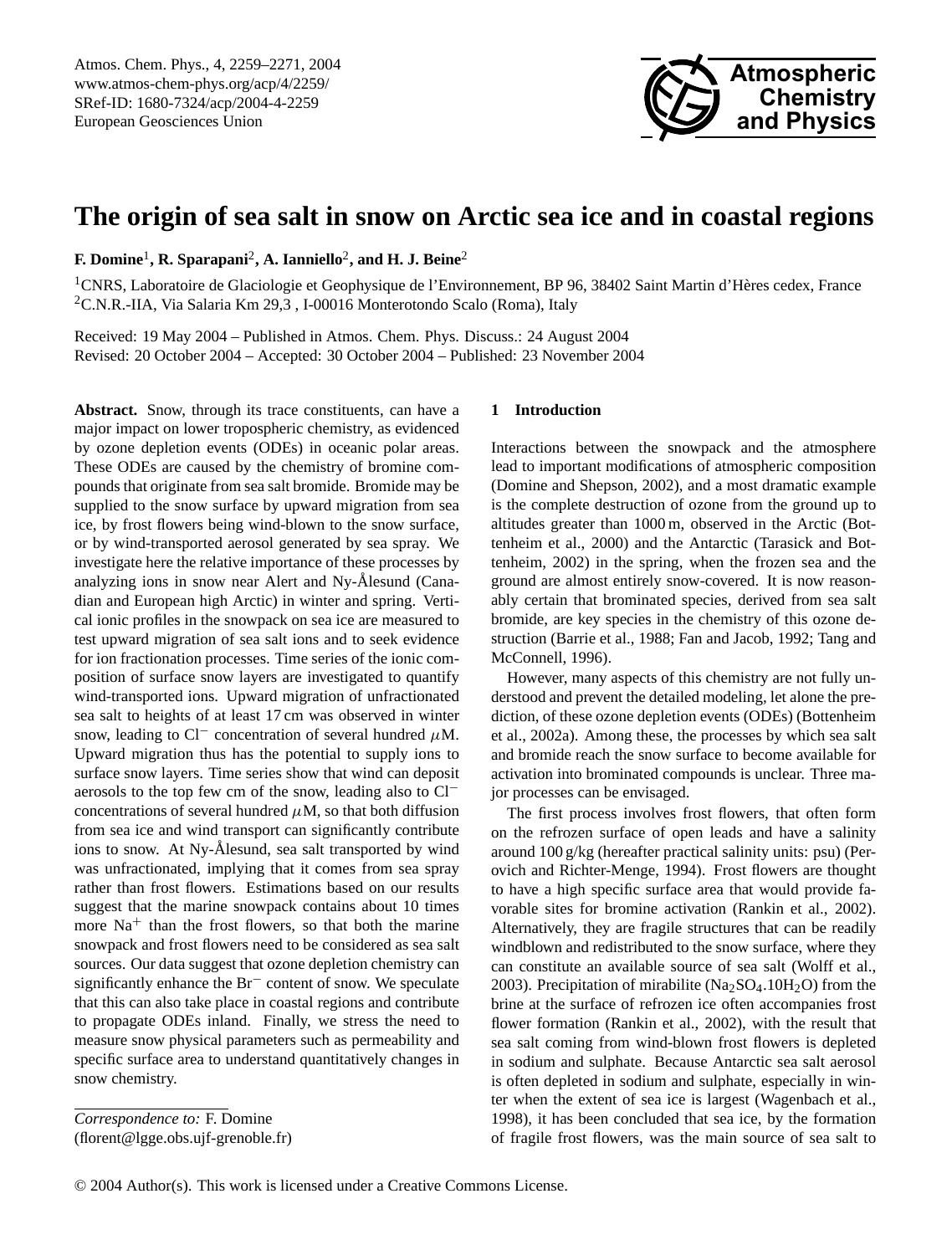

**Fig. 1.** Illustration of the main three processes suspected of supplying sea salt ions to marine snow: wind-transport of sea spray, upward migration from sea ice, and wind-blown frost flowers.

snow on the Antarctic continent and on surface marine snow (Wolff et al., 2003). Kaleschke et al. (2004) concluded from a modeling study that most ODEs could be correlated to the occurrence of frost flowers, which stresses the importance of these crystals. However, frost flowers provide intense point sources of sea salt to the atmosphere and snow and are easier to detect (for example from their strong radar backscatter signal) than more widespread and less intense processes that may also have a significant global impact, such as the following process.

The second process is the upward migration of a sea salt enriched brine from the sea ice to the snowpack. Brines are often present at the sea ice–snow interface and can travel up the snow by capillary forces (Perovich and Richter-Menge, 1994). The wettability of snow crystal surfaces by the brine is then the driving force for this process. Numerous studies in Antarctica (Eicken et al., 1994; Massom et al., 2002) have shown that salinities up to 5 psu could often be found in snow at a height of 20 cm above the sea ice. More limited studies in the Arctic have also shown that a slush layer was present at the surface of Arctic ice (Garrity, 1992) from which the capillary motion of a brine can be inferred. Direct salinity measurements (Eicken et al., 2002) have also shown that high salinities could be found in snow on sea ice. However, these measurements were done in the summer, when the warmer temperatures favor the presence of a liquid phase, while ozone depletion episodes mostly take place around early spring. It is thus not clear whether surface snow, that is more susceptible to interact with the atmosphere, can be directly affected by sea salt migrating up from the sea ice in the spring.

The third process is the transport of sea salt aerosol generated by sea spray (Buat-Ménard et al., 1974) to snow-covered surfaces. Rankin et al. (2000) concluded that the open sea was not as efficient a source of sea salt aerosol as frost flowers, for transport to the Antarctic coast. However, in places such as Svalbard, where the open sea is never far because of the presence of the Gulf stream, and where ODEs have been observed (Solberg et al., 1996), this process cannot be ruled out and deserves investigation.

These three processes, that can bring bromide from sea salt into the surface layers of the marine snowpack, are illustrated in Fig. 1. Understanding and modeling the flux of brominated compounds to the atmosphere through bromide activation requires, among many other aspects, the determination of which of these three processes is predominant. The importance of each process may also evolve with climate change, and determining their current state is a first step towards predicting the future availability of bromide for activation in surface snow.

To help shed some light on this question, we took advantage of three expeditions to the Arctic to sample snow on the sea ice, where the direct influence of the underlying ocean would be detectable, and on land near the coast, where the influence of marine air masses would be felt, but not that of migration from sea ice. These expeditions were the winter and spring intensive campaigns of Alert 2000 (Bottenheim et al., 2002b) and the spring intensive of the NICE campaign in Ny-Ålesund, Spitsbergen, in April/May 2001 (Beine et al., 2003).

Our approach was to analyze mineral ions in snow by ion chromatography. Ion speciation yields useful data, compared to salinity measurements. Indeed, fractionation processes that can take place then become detectable, and this helps determine which process took place. For example, sodium and sulphate depletion due to mirabilite precipitation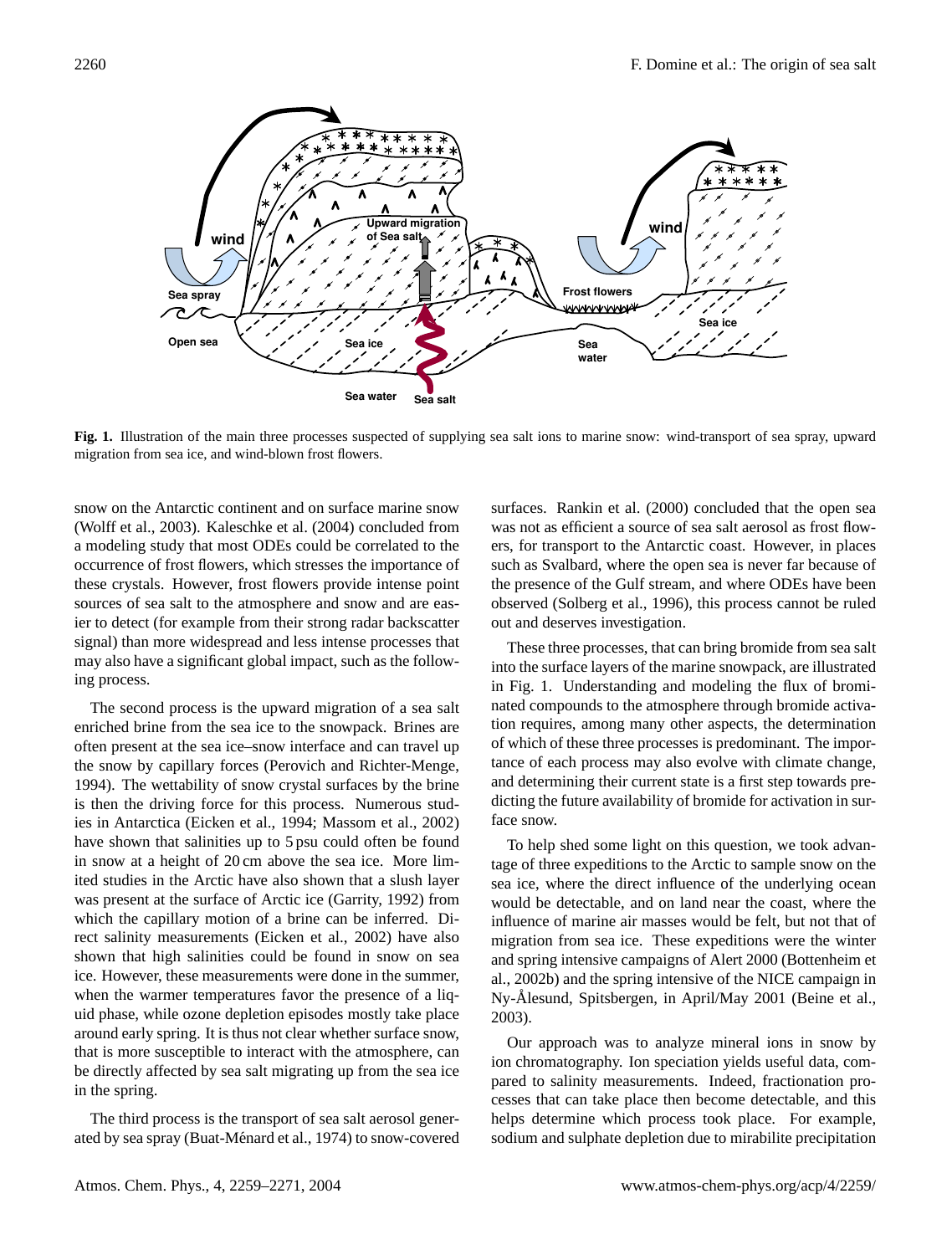|                            | IC DX 100 cation analysis                           | IC DX 120 anion analysis                                                             |
|----------------------------|-----------------------------------------------------|--------------------------------------------------------------------------------------|
| <b>Column</b>              | $CS12A (4\times250 \text{ mm})$                     | AS12A $(4\times200$ mm)                                                              |
| Pre-column                 | $CG12A (4 \times 50 \text{ mm})$                    | $AG12A (4 \times 50$ mm)                                                             |
| Suppressor                 | $CSRS-II (4 mm)$                                    | $ASRS-II (4 mm)$                                                                     |
| <b>Operative Flow Rate</b> | $1$ ml/min                                          | $1.5$ ml/min                                                                         |
| Loop                       | $150 \,\mu$ l                                       | $300 \mu l$                                                                          |
| Elution procedure          | Isocratic                                           | isocratic                                                                            |
| Dionex Eluent              | Methanesulphonic acid, MSA 20 mM                    | Buffer solution of Na <sub>2</sub> CO <sub>3</sub> 2.1 mM, NaHCO <sub>3</sub> 0.8 mM |
| Analyte species            | $Na^{+}$ , $K^{+}$ , $Ca^{2+}$ , $Mg^{2+}$ , $NH4+$ | $SO_4^{2-}$ , NO <sub>3</sub> , Cl <sup>-</sup> , NO <sub>2</sub> , Br <sup>-</sup>  |
| Detector                   | Conductivity cell                                   | Conductivity cell                                                                    |

**Table 1.** Operating conditions of the IC analyses during all campaigns.

are expected if snow is affected by frost flowers deposited by wind (Rankin et al., 2002).

We present here vertical profiles and time series of ion compositions in several Arctic locations. Our initial objective in these sampling campaigns was not to answer the title question of this paper, and the first samplings were thus not perfectly targeted. Subsequent samplings became more adequately focused. Although the present data do not fully answer our question, we feel that they do bring a useful contribution to our understanding of the mechanism of transfer of sea salt and bromide to Arctic snow.

# **2 Experimental methods**

# 2.1 Sites

Around Alert, (North coast of Ellesmere island, Canadian high Arctic) the sampling site on land was within 400 m of the FTX building  $(82°27.28' N, 62°29.69' W,$ Domine et al., 2002), about 5.4 km from the coast. On the sea ice, the winter sampling site was on Joliffe bay  $(82°31.07' N, 62°42.05' W)$  and the spring sampling site was at  $82°31.74'$  N,  $62°44.39'$  W, near Williams island. Sampling was also done on the Northern Arctic ocean on 25 April 2000, at  $84°56'$  N,  $67°28'$  W.

Around Ny-Ålesund (Svalbard archipelago, Spitsbergen island, European high Arctic), sampling was done near the Ny-Ålesund village  $(78°55.45 \text{ N}, 11°55.67 \text{ E})$  by the Amundsen mast, about 30 m from the shoreline. Sampling on the sea ice was in one of the rare locations where sea ice was present around Ny-Ålesund in May 2001, at 78°49' N,  $11°40'E$ .

#### 2.2 Snow sampling

Snow was sampled in a manner essentially similar to that described by Domine et al. (2002) for physical measurements. Polyethylene gloves were used to avoid contamination, and snow was sampled into polyethylene sampling vials. For

**Table 2.** Laboratory precision and detection limits during all campaigns.

| Measured species by IC Precision <sup>1</sup> [%] |      | $3\sigma$ L.O.D. [ $\mu$ M] |
|---------------------------------------------------|------|-----------------------------|
| $Cl^-$                                            | 3.33 | 0.05                        |
| $NO_2^-$                                          | 3.29 | 0.013                       |
| $Br^2$                                            | 1.40 | 0.01                        |
| $NO_3^-$                                          | 1.36 | 0.01                        |
| $SO_4^{2-}$ Na <sup>+</sup>                       | 2.18 | 0.02                        |
|                                                   | 2.99 | 0.04                        |
| $NH_4^+$<br>$K^+$                                 | 3.63 | 0.02                        |
|                                                   | 2.29 | 0.01                        |
| $\frac{Mg^{2+}}{Ca^{2+}}$                         | 2.46 | 0.08                        |
|                                                   | 1.42 | 0.25                        |

<sup>1</sup> The laboratory precision is estimated on the basis of repeated analyses carried out at a concentration level of 100 ng/ml typical of samples collected in polar sites.

each snow layer, triplicate samples were taken for anions and another set of triplicates was taken for cations. Samples were usually melted and analyzed on site by ion chromatography within 12 h of sampling, and in a few cases were stored frozen for up to 48 h before analysis.

## 2.3 Ion chromatography analyses

Melted snow was analyzed by ion chromatography (Dionex IC mod. DX120 and DX100) using Dionex AS12 and CS12 columns for anions and cations, respectively, as detailed in Table 1. Detection was by conductimetry coupled with post-column suppression of eluent ions. The use of selfregenerating suppressors that enhance analyte conductivity while suppressing eluent conductivity allowed parts-perbillion (ppb) detection limits for anions and cations without preconcentration.

To optimize detection limits and to ensure quality data, special care was taken in the field and in the laboratory to the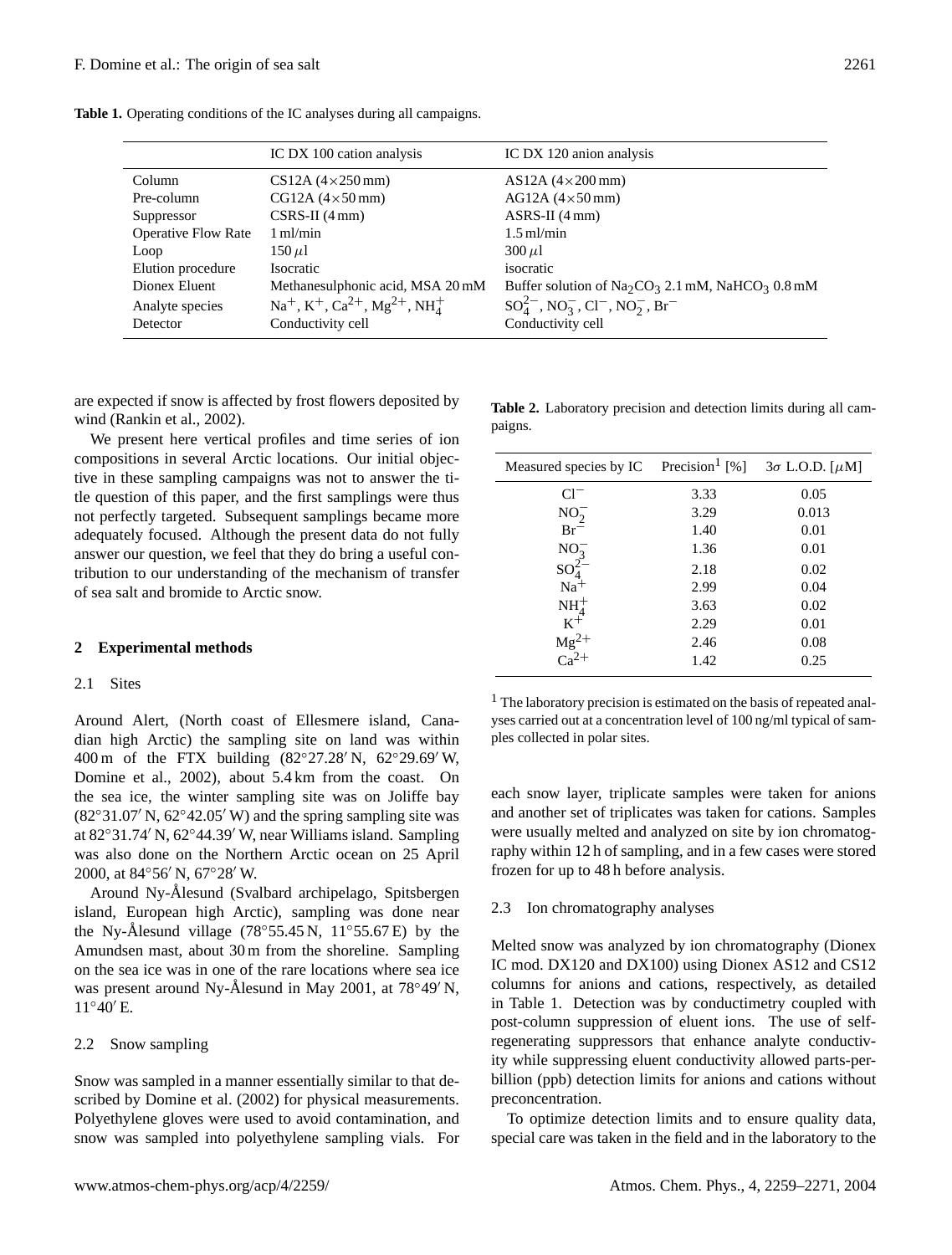

**Fig. 2.** Stratigraphy and concentrations of Cl<sup>−</sup>, Na<sup>+</sup> and Br<sup>−</sup> in a snow bank on sea ice near Alert, on 11 February 2000. Density (d) and temperature (T) values of the snow are indicated. Symbols for snow crystals are those recommended by Colbeck et al. (1990).

quality control/assurance procedures (Allegrini et al., 1999; Perrino et al., 2001). The lower detection limits (L.O.D.) of the analytical technique (Table 2) were calculated as the analyte signal which is three times the standard deviation  $(3\sigma)$  of a near-zero concentration measurement. The precision and accuracy of ion chromatography measurements were determined from the standard deviation and mean of repeated analyses of the laboratory standard. Typically, a multipoint calibration (seven standards in the range 5–1000 ppb) was used. The correlation coefficient from the regression equation of the average values was always greater than 0.999. The IC response was linear up to  $20 \mu$ M for each chemical species analyzed, and dilutions were performed for more concentrated samples. For chromatographic analyses, control samples, consisting of calibration solutions of anions  $(Cl^-, Br^-, NO_3^-, NO_2^-, SO_4^{2-})$  and cations  $(Na^+, NH_4^+, K^+,$  $Mg^{2+}$ , Ca<sup>2+</sup>), were analyzed every twenty samples in order to re-calibrate the ion chromatograph. Calibration solutions were prepared every two weeks from 1000 ppm standard solutions of salts (MERCK).

## **3 Results and discussion**

#### 3.1 Vertical profiles on pack ice

The snow pack was studied in Joliffe Bay, near Alert, on 11 and 17 February 2000. The ice is essentially permanent there, and the probability that our sampling was on multiyear ice is then high. The snow stratigraphy was very variable, as detailed by Domine et al. (2002), with snow depth varying between 0 and 50 cm. The aspect of the snow bank that was sampled is shown in Fig. 2, along with sampling levels. The snow temperature near the surface was −40◦C, increasing to −27◦C 5 cm above the sea ice and no liquid water could be detected. The Na<sup>+</sup>, Cl<sup>−</sup>, and Br<sup>−</sup> profiles are also shown in Fig. 2. The maximum concentrations, with 295  $\mu$ M of Cl<sup>−</sup> are found in the windpack closest to the sea ice, and the minimum concentrations (30  $\mu$ M of Cl<sup>−</sup>) are found in the depth hoar. Cl−/Na<sup>+</sup> molar ratios vary from 1.25 (lowest sampled layer) to 1.79 (depth hoar), i.e. somewhat higher than the sea salt value of 1.165 (Holland, 1978). This difference is not significant for the lowest layer sampled. Cl−/Br<sup>−</sup> values are 631 in the lower windpack, essentially identical to the sea water value of 647 (Holland, 1978), while it is 126 for the uppermost layer, i.e. enriched in Br<sup>−</sup> by a factor of 5 relative to sea water. This ratio is around 1700 for both middle layers, but the Br<sup>−</sup> value is close to the detection limit, implying a large uncertainty. It nevertheless appears likely that these layers are depleted in Br<sup>−</sup> relative to sea salt. Subsequent samplings at the same levels on 17 February yielded similar results. Interestingly, the lowest layer sampled had ratios of Cl<sup>−</sup>, Br<sup>−</sup>, Mg<sup>2+</sup>, and K<sup>+</sup> to Na<sup>+</sup> within 10% of those of sea water.  $Ca^{2+}/Na^{+}$  was 10 times the ocean value, but this can be explained by soil dust (Toom Sauntry and Barrie, 2002), whose ubiquitous presence in the lowermost snow layers gives the snow a darker color. Furthermore, the highest ionic concentrations were also found in this layer, and it appears reasonable to suggest that unfractionated sea salt was present 17 cm from the ice/snow interface, and that it reached this snow by migration from the sea ice. Unfortunately, no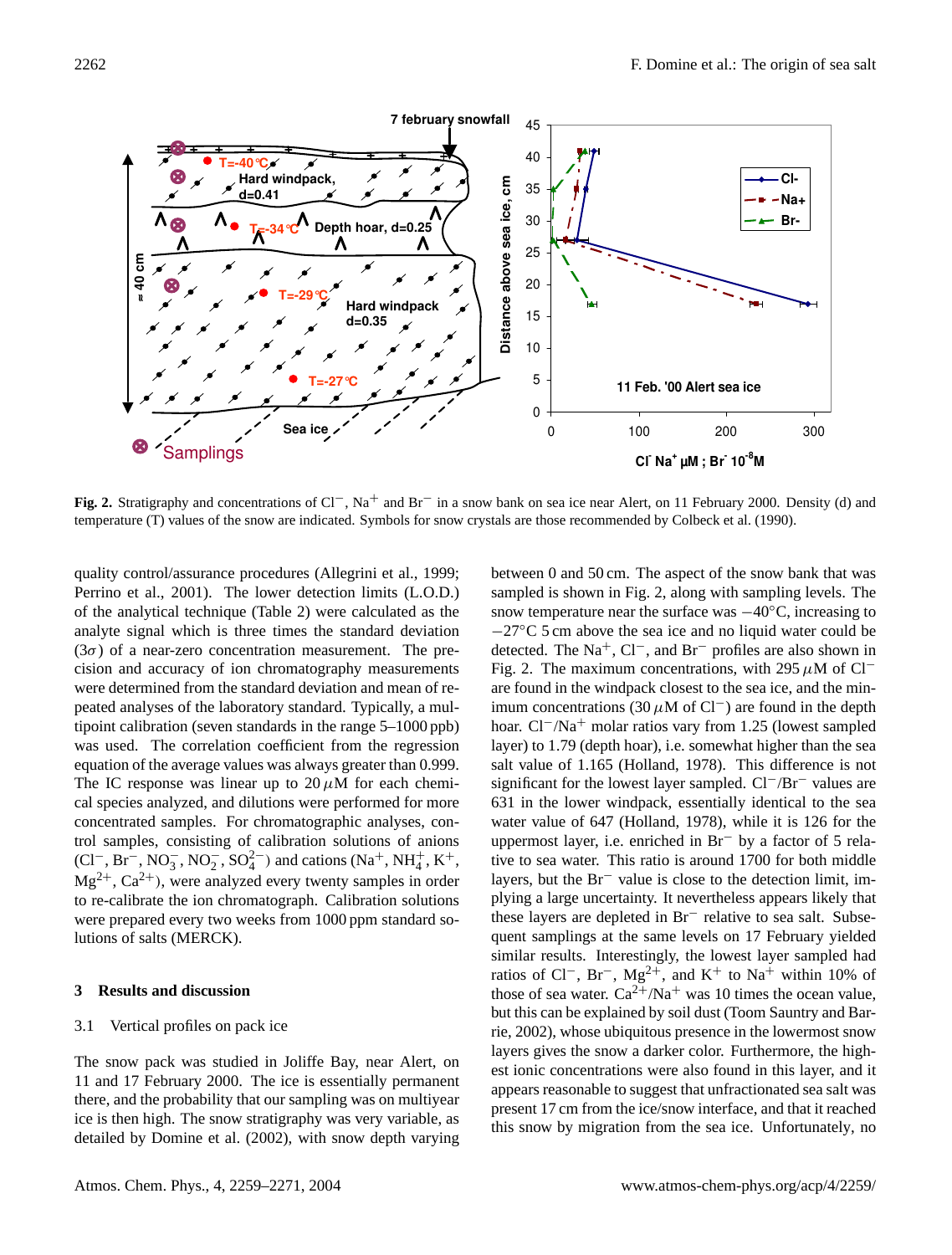

**Fig. 3.** Stratigraphy and concentrations of Cl<sup>−</sup>, Na<sup>+</sup> and Br<sup>−</sup> in a snow bank on the Northern Arctic Ocean (84°56' N, 67°28' W) on 25 April 2000.

detailed sampling was done in the vicinity of the sea ice to confirm the presence of a gradient and to evidence higher concentrations near the ice surface.

Migration from the sea ice may not explain all the compositions observed. [Cl<sup>−</sup>] in the uppermost layer is 49.8  $\mu$ M, while that of the depth hoar is  $30.1 \mu M$ . This may seem to rule out migration from the base of the snowpack. However, if migration of ions is by capillary forces and therefore takes place on the surface of snow crystals, it is possible that the ionic concentrations are proportional to the specific surface area (SSA) of the snow. Domine et al. (2002) mention that the depth hoar, the top windpack, and the recent surface snow had SSAs of 200, 240, and  $680 \text{ cm}^2/\text{g}$ , respectively. The higher SSA of the higher layers imply that upward migration may have produced higher concentrations in these layers than in lower ones. However, an examination of the ionic ratios shows that the snow composition is different from that of sea salt. For example, in the top snow layer,  $Mg^{2+}/Na^{+}$ and  $K^+/Na^+$  are 2.1 and 1.7 times the sea salt values. We then conclude that, even if upward migration reached surface snow, wet or dry deposition made significant contributions to the ionic content of the surface snow layers.

Data obtained on the Arctic Ocean site  $(84°56'N,$  $67^{\circ}28'$  W) on 25 April 2000 tend to confirm this conclusion. The sampling site was in the vicinity of a recently refrozen lead, on an ice plate surrounded by pressure ridges. Judging from the extensive depth hoar development, the ice must have formed in the previous fall, and may even have been multiyear ice. The snow stratigraphy and chemistry are shown in Fig. 3. Large concentrations of sodium (202  $\mu$ M) and chloride (356 $\mu$ M) were seen near the surface, while much lower values (1.4 and  $2.7 \mu M$ ) were observed in the lowermost layer sampled, 13 cm above the ice. This clearly rules out upward capillary migration to explain the high near-surface concentrations. Ionic ratios are also very different from sea water values.  $Cl^-/Na^+$  values in the 4 layers sampled are, from top to bottom, 2.75, 1.76, 2.06, 1.96, all much higher than the 1.165 ocean value. The Cl−/Br<sup>−</sup> ratios are 25 and 32 in the top and bottom layers, much lower than the 647 ocean value, indicating bromide enrichment by a factor over 20. On the contrary, both middle layers are very depleted, with Cl−/Br<sup>−</sup> ratios of 11 000 and 3000, again with a large uncertainty.  $Mg^{2+}/Na^{+}$  and  $K^{+}/Na^{+}$  ratios are also greater than in sea water, by factors up to 5. This vertical profile thus clearly indicates that, although sea salt has to be invoked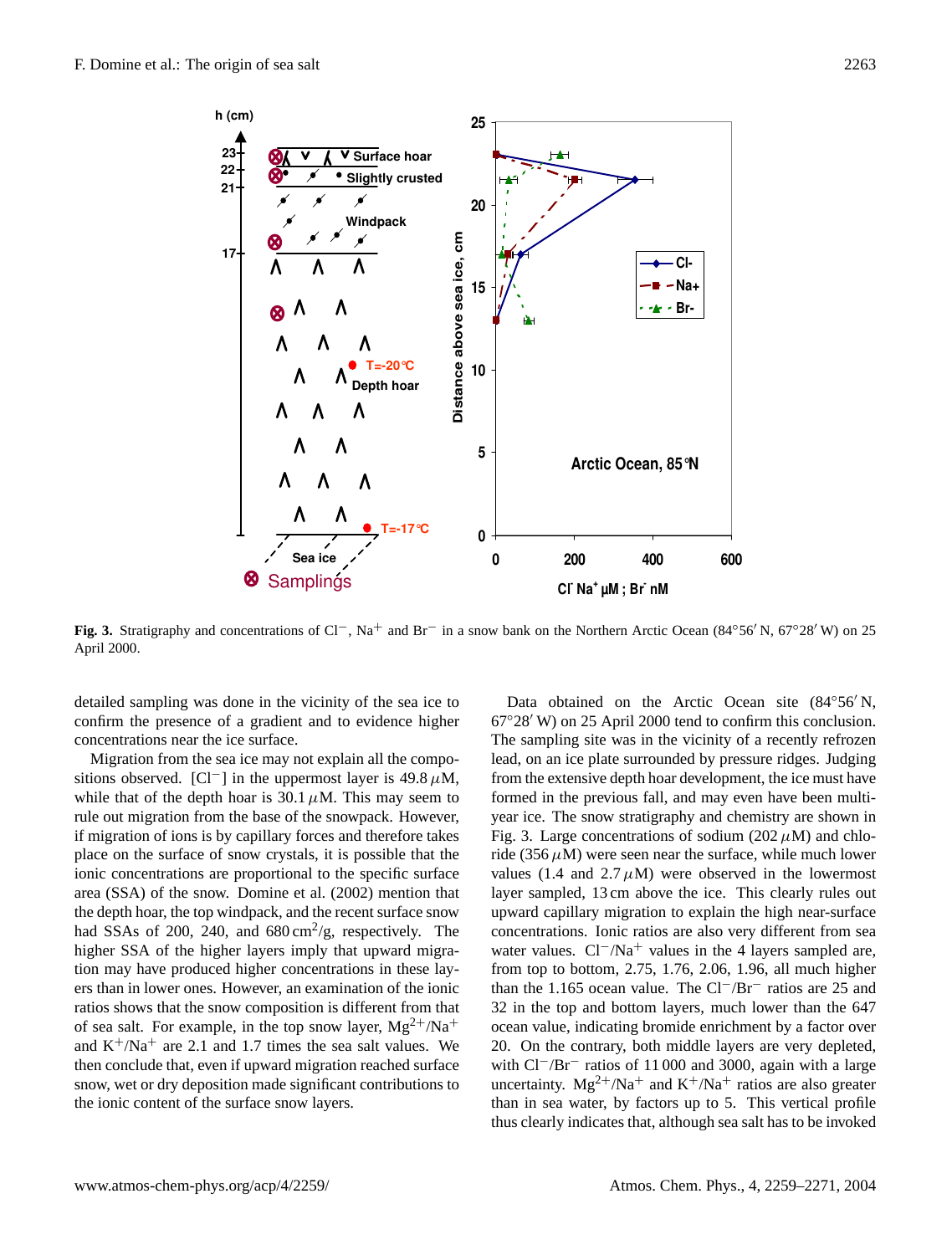

**Fig. 4.** Stratigraphy and concentrations of Cl−, Na<sup>+</sup> and Br<sup>−</sup> in a snow bank on sea ice near Alert, on 23 April 2000.

to explain the high sodium and chloride concentrations observed it clearly did not come directly upwards from the sea ice. The significant enrichment or depletion of all layers in Br<sup>−</sup> implies that the ions did not come directly from frost flower formation, as Rankin et al. (2002) have reported that in Antarctica, this ratio was similar to that of sea water. Depletion may be explained by Br<sup>−</sup> activation during ODEs, while enrichment may be due to the deposition of HBr produced by ODEs, in agreement with the suggestions of Simpson et al.  $(2004)^1$  $(2004)^1$  who studied Cl<sup>−</sup>/Br<sup>−</sup> ratios in northern Alaska. The high  $Mg^{2+}/Na^{+}$  and  $K^{+}/Na^{+}$  ratios can be interpreted as a contribution from other sources, such as soil dust (as confirmed by high  $Ca^{2+}$  values) and anthropogenic emissions (as confirmed by high sulphate values).

These first two examples show that both upward migration and deposition from the atmosphere can lead to snow of salinity 0.02 psu (Na<sup>+</sup> content around 200  $\mu$ M), about 20 cm above the ice surface. However, snow compositions in both these cases are very different, and this makes it possible to conclude that upward migration took place near Alert, while wind deposition took place on the northern Arctic ocean.

A further example of sea salt ions brought by wet or dry deposition comes from a study of the snowpack on sea ice near Alert on 23 April 2000 (Fig. 4). Again, only the top layers were analyzed. Cl<sup>−</sup> and Na<sup>+</sup> concentrations are fairly high, showing that sea salt contributed to snow chemistry. The shapes of the vertical profiles do not appear to be caused by upward transport, although windpacks usually have SSAs greater than depth hoar (Legagneux et al., 2002) and the process cannot be ruled out from the profiles only. Ionic ratios are different from those of sea salt: Cl−/Na<sup>+</sup> values in the 4 layers sampled are, from top to bottom, 2.55, 1.92, 2.20, 3.28.  $Mg^{2+}/Na^{+}$  and  $K^{+}/Na^{+}$  ratios are 3 to 5 times higher than in ocean water, again indicating multiple sources. Interestingly, the Cl−/Br<sup>−</sup> ratio is less different from the ocean values than in the preceding case. The top layer has a value of 137, i.e. enriched by a factor of 5 relative to the ocean, but the other 3 layers have values of 515, 610 and 432, i.e. barely significantly different from the ocean values.

The importance of upward motion of salt from the sea ice was tested in the spring near Ny- $\AA$ lesund. Figure 5 shows the stratigraphy and the Cl<sup>−</sup> profile of the snow pack on sea ice on 6 May 2001. Judging from the thin snowpack, the sea ice had formed recently, probably in late April. West Spitsbergen gets little sea ice, as it is under Gulf Stream influence. Moreover, 2001 was an anomalous year, in that the Fjord at Ny-Ålesund was only frozen for a few weeks in April. The snow temperature was fairly high, around −5 ◦C, while the air temperature on this totally overcast day was −5.4◦C, 1.5 m above the surface. Significant amounts of

<span id="page-5-0"></span><sup>&</sup>lt;sup>1</sup>Simpson, W. R., Alvarez-Aviles, L., Douglas, T. A., Sturm, M., and Domine, F.: Halogens in the coastal snowpack near Barrow, Alaska: Evidence for active bromine air-snow chemistry during springtime, Geophys. Res. Lett., submitted, 2004.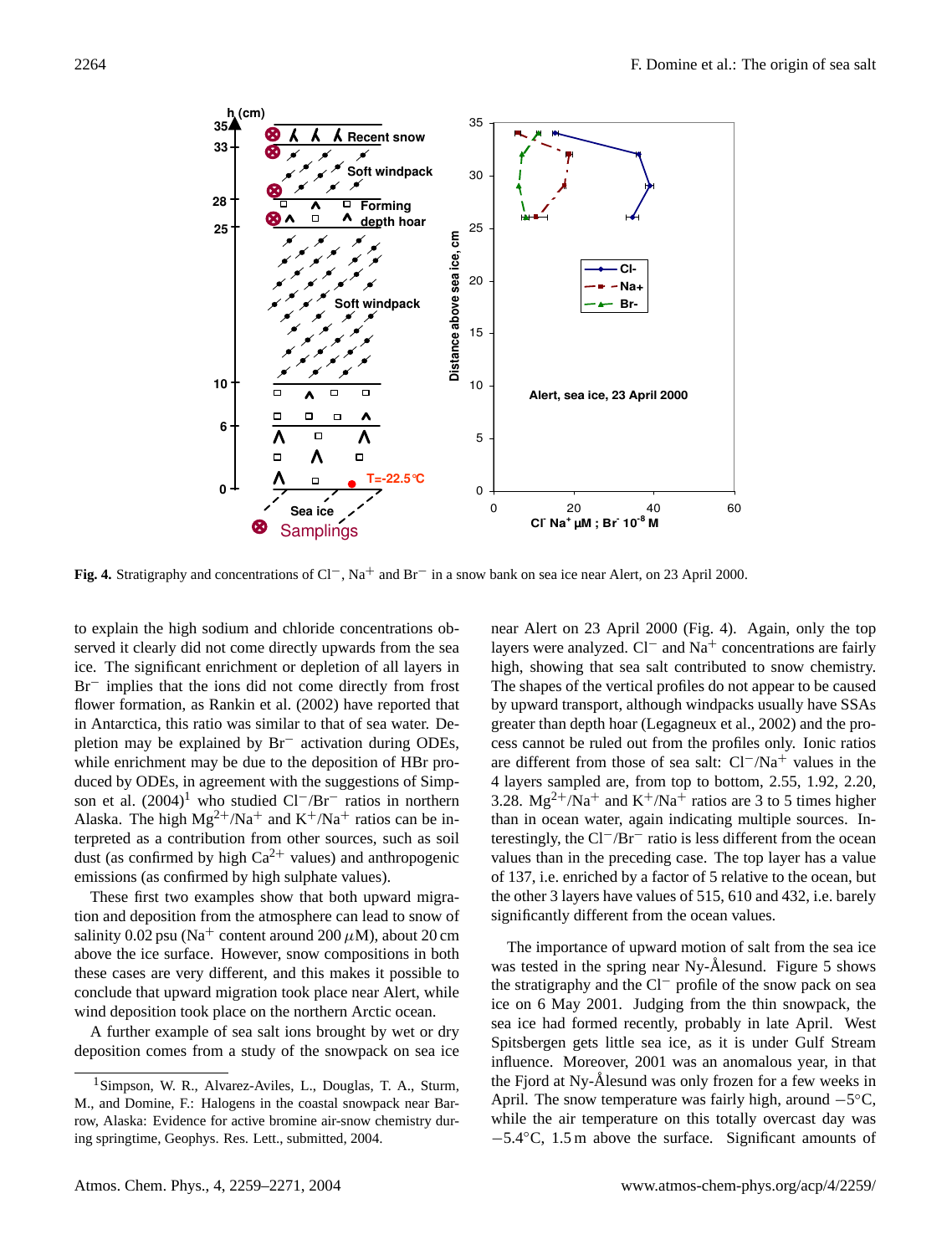

**Fig. 5.** Stratigraphy and concentrations of Cl<sup>−</sup> on sea ice near Ny-Ålesund, on 6 May 2001. Density (d) and temperature (T) values of the snow are indicated. Note that a log scale had to be used to show very large Cl<sup>−</sup> concentrations.

liquid water were observed in the bottom layer, 2 cm thick. Figure 5 shows that huge ionic concentrations exist in the lowest layer: this snow has a salinity of about 5 psu. It did not appear to be water-saturated, and this is confirmed by its low density of 0.25. According to Colbeck (1982), this implies that the liquid water content was less than 14%, and the liquid was then rather a brine with a Cl<sup>−</sup> content of at least 28 g/L. Unfortunately, an error in sample handling during the dilution procedure prevented the accurate quantification of all ions, and the values for this layer, are then lower limits. The measured Cl<sup>−</sup>/Na<sup>+</sup> ratio of 8.4 appears unrealistic and illustrates the problem encountered.

The Cl<sup>−</sup> profile of Fig. 5 clearly suggests that upward migration took place to a height of about 6 cm. At that level, the composition of the snow appears consistent with migration of sea salt, and additional atmospheric input of  $SO_4^{2-}$ and  $Ca^{++}$ . The Cl<sup>−</sup>/Br<sup>−</sup> ratio is half that of sea water, and this may be due to atmospheric input of Br−. The second layer from the top has very low ionic concentrations, and although ion ratios are close to those of sea water, we suggest that its composition is due to the atmospheric scavenging of mostly sea salt aerosol produced by sea spray. Finally, the Cl<sup>−</sup> concentration from the top layer, 62  $\mu$ M, cannot be due to transport from the ice at all, considering the low concentration of the underlying layer.

Two conclusions can be derived from this vertical profile. First, upward transport of sea salt in the presence of a brine is clearly evidenced. This has already been concluded from snow salinity studies (Eicken et al., 1994; Massom et al., 2001). However, the interesting observation is that, even at the warm temperatures observed, upward capillary motion leads to high sea salt concentrations only up to 6 to 7 cm, over a time scale that we estimate as a month at the most. Even in this thin 10 cm snowpack, the basal brine does not affect the top snow layer, at least over a time scale of about a month.

To sum up this section, 2 of these 4 profiles indicate that upward capillary motion does take place up to a certain height in the snowpack. In the other 2 cases, this conclusion is not reached simply because the relevant measurements were not made, and the existence of this physical process cannot be ruled out. However, in all 4 cases we can safely say that the composition of the uppermost snow layer was not significantly affected by upward capillary motion. The chemical composition of these top layers indicates several contributing sources, and we may have detected the effect of ozone depletion chemistry on snow composition, as this process may explain high Br<sup>−</sup> concentrations. Sea salt deposited from the atmosphere was clearly a contributor to the chemistry of the top snow layer. We cannot determine whether this "atmospheric" sea salt was supplied by frost flowers, as sulphate can have multiple sources, and the  $SO_4^{2-}/Na^+$  ratio cannot be used for that purpose. In the case of the Spitsbergen profile, Cl<sup>−</sup> depletion, possibly due to fractionation of atmospheric sea salt by sulphate (Legrand and Delmas, 1988) present in high concentrations, is visible in the top layer. In addition to these vertical profiles, time series of the chemistry of a given snow layer provide valuable insights into the processes responsible for snow composition.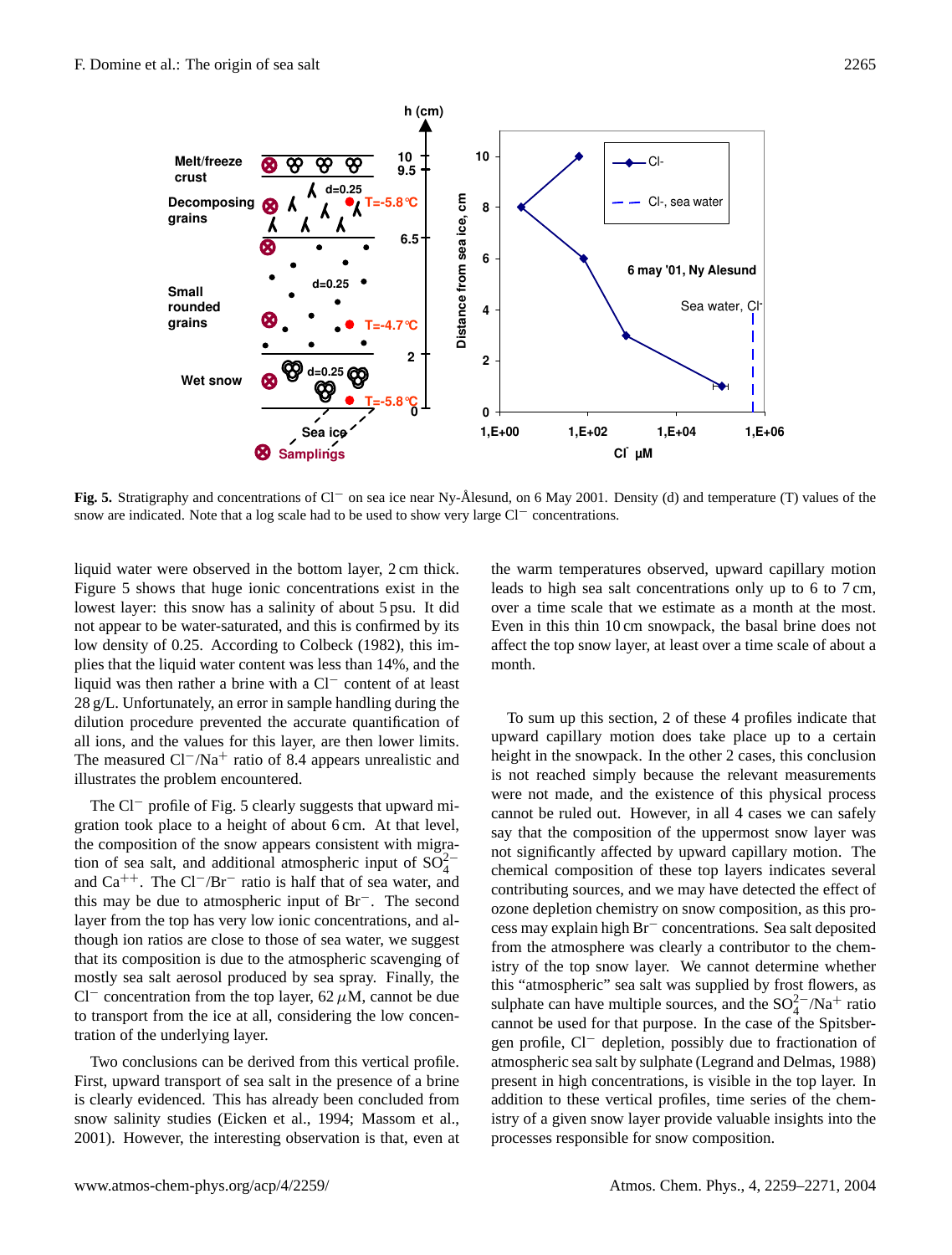

**Fig. 6. (a)** Time series of the Cl<sup>−</sup> and Br<sup>−</sup> concentrations of two snow layer on land, near Alert, in February 2000. Both snow layers were mixed together by a wind storm on 22 February, and were then sampled together. **(b)** Time series of the Cl−/Br<sup>−</sup> ratio of these same layers.

3.2 Time series

#### 3.2.1 3 and 7 February layers, Alert

The chemistry of the snowfalls of 3 and 7 February 2000 (Domine et al., 2002) was monitored on land at Alert, near the FTX building. The evolutions of the Cl<sup>−</sup> and Br<sup>−</sup> concentrations are shown in Fig. 6a. As detailed in Domine et al. (2002) both layers were deposited on a hard wind-packed layer. The 3 February layer fell under windy conditions, accumulated in wind-sheltered spots such as the lee of sastrugi and was discontinuous. The 7 February layer fell under calm conditions and was homogeneous. Its composition indicates contributions from sea salt, long range transport of  $SO_4^{2-}$ and other ions, and a local source of several ions, essentially  $Ca^{2+}$  (Toom-Sauntry and Barrie, 2002). The Cl<sup>−</sup> concentrations showed little variations until 22 February. The slow decrease of Cl<sup>−</sup> in the 7 February layer is probably due to the dilution of this layer by surface hoar that formed continuously (Domine et al., 2002) but in insufficient amounts to be sampled separately. To try to determine the chemistry of surface hoar, hoar frost that was growing on antenna guy wires was sampled, and showed a Cl<sup>−</sup> content of 11.9  $\mu$ M on 16 February and of 13.3  $\mu$ M on 20 February, confirming the dilution suggestion. Until 20 February, Cl<sup>−</sup> in the 3 February layer shows slight variations without a clear trend, ascribed, as in the case of its physical properties, to the spatially variable wind action during deposition (Domine et al., 2002). Br<sup>−</sup> decreases slightly in the 7 February layer, while its decrease is dramatic in the 3 February layer. A possible interpretation is that Br<sup>−</sup> is depleted by dark reactions that activate bromide into  $Br<sub>2</sub>$  and BrCl, as detected by Foster et al. (2001) with an instrument located near our sampling site. The decrease is less in the 7 February layer because Br<sup>−</sup> can be dry-deposited and because surface hoar contains 110 nM of Br−, as suggested by hoar frost analyses.

As shown in Fig. 6b the Cl−/Br<sup>−</sup> ratio is fairly stable around 100 in the 7 February layer until 20 February showing that Br<sup>−</sup> is enriched relative to sea salt by a factor of 5 to 8. Regarding the 3 February layer, the ratio on 9 February is similar to that of the upper layer, but then rises to 450 on 20 February.

On 22 February, a wind storm took place, with wind speeds measured at the nearby GAW laboratory that averaged 4 m/s over about 8 h, and with a maximum of 7 m/s. This mixed both layers and accumulated them in windsheltered spots, with the probable addition of a few loose crystals from the windpack. Both Cl<sup>−</sup> and Br<sup>−</sup> concentrations increased dramatically. Ianniello et al. (2002) analyzed aerosols and gases at Alert between 9 and 21 February 2000, with a 48h time resolution. They report mean HCl and HBr atmospheric concentrations of 11.3 and 16.7 ng.m−<sup>3</sup> , while Cl<sup>−</sup> and Br<sup>−</sup> concentration from aerosols were 73.9 and 5.2 ng.m−<sup>3</sup> . However, these values show much scatter with time, and to estimate a value for 22 February, we prefer to consider the value measured for the period from 19 to 21 February, which are undetectable for HCl,  $23 \text{ ng.m}^{-3}$ for HBr, and 31.8 and  $10.5$  ng.m<sup>-3</sup> for Cl<sup>−</sup> and Br<sup>−</sup>. Both aerosol deposition and the scavenging of HCl and HBr may have contributed to the increases in snow concentrations. Judging from the mass of snow present on the ground before and after the wind storm, sublimation by wind transport cannot explain the increase. In any case, this wind storm proves that large amounts of Cl<sup>−</sup> and Br<sup>−</sup> can rapidly be deposited to snow by wind. Enrichment by windpack crystals can be safely ruled out, as the concentrations there were lower than in both February layers, and Br<sup>−</sup> levels in particular were undetectable. Finally, while (Cl−+HCl)/(Br−+HBr) in the atmosphere was 8.8 on a molar basis, the wind-blown snow took up about 50  $\mu$ M of Cl<sup>−</sup> and only about 0.3  $\mu$ M of Br<sup>−</sup>, indicating that Cl<sup>−</sup> was transferred to the snow much more efficiently than Br−, possibly because a greater fraction of chloride was in the aerosol form. A quantitative comparison of ion uptake with other wind storms will be done after the description of those observed at Ny-Ålesund.

## 3.2.2  $27$  and 29 April 2001 layer, Ny-Ålesund

The 27 April snow fall started around 7:00 until 11:00, while the air temperature (at  $2.7$  m height) was between  $-1$  and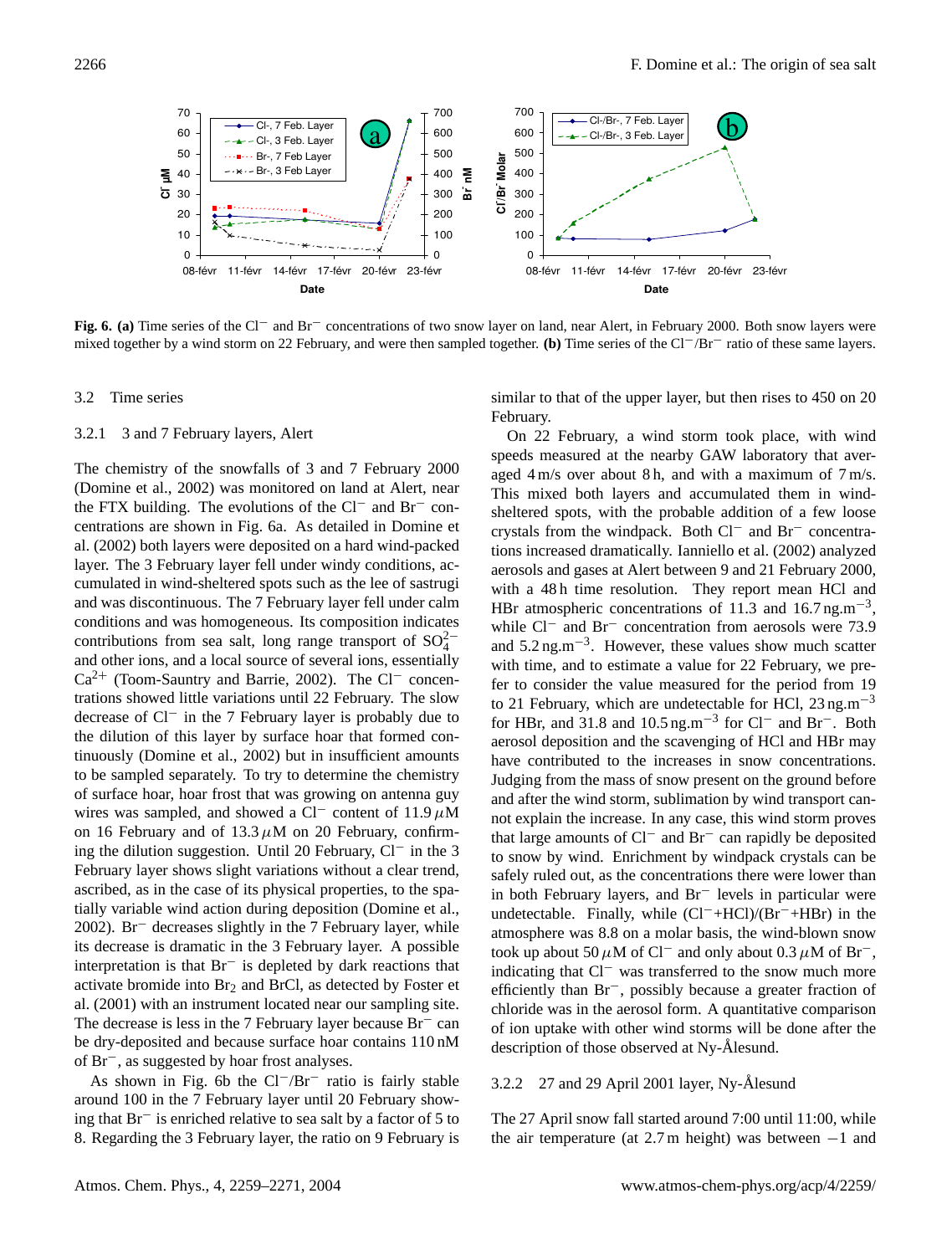

**Fig. 7.** Temperature and wind speed measured near Ny-Ålesund, within 50 m of our sampling site at the Amundsen mast, in spring 2001.

−2 ◦C (Fig. 7). It consisted of rimed dendritic crystals. Snow showers then occurred in the afternoon and evening, with snow crystals having various shapes: plates, dendritic crystals, and needles in the evening. The total thickness of the snowfall was about 3 cm (Fig. 8). The air temperature then rose to 0.5◦C in the evening of both the 27th and the 28th under overcast conditions, initiating melting at the top of the layer. This produced a superficial melt-freeze crust about 5 mm thick that was still permeable and never resembled an ice layer. No percolation was observed in the underlying part of the layer. This snow layer was covered on 29 April by a new snowfall, 4.5 cm thick, made up of small irregular crystals that fell under air temperatures between 1 and  $-3^{\circ}$ C, between 6:00 and 23:00. A wind crust progressively formed on the 29 April layer that reached a thickness of 1 cm on 4 May (Fig. 9). This new snowfall and the crust certainly hindered subsequent exchanges between the atmosphere and the 27 April layer.

At Ny-Ålesund, snow falls were very frequent, making conditions quite different from those at Alert. Solid precipitations were observed on 18, 20, 23 and 25 April, producing snow layers a few cm thick at the most. Also, while Alert is generally quite calm, there is always wind at Ny-Alesund. As a result, some snow is frequently raised by wind, some layers are eroded and several different layers are exposed. A newly deposited layer can thus easily be contaminated by wind-raised snow, originating from different layers of potentially very different chemical composition. The snow surface is very irregular, with sastrugi about 5 to 20 cm high, of wavelength between 2 and 10 m, that produce irregular wind pumping and therefore variable dry deposition of atmospheric species, whose snow concentrations are bound to be spatially very variable. The result of these conditions is that snow composition was found to be spatially heterogeneous, and triplicate samples often showed a large variability. The analytical procedure was essentially the same as at Alert, and thus cannot be the cause of the moderate to poor analytical reproducibility. We attempted to minimize the effect of those spatial variations by taking triplicate samples as close as possible to each other, and by doing subsequent sampling close to previous ones.

The 29 April snow layer was sampled at two levels: at the very surface (top 1 cm) and about 3 cm below the surface. Figure 8 shows that initially, the 29 April snowfall was very poor in Cl<sup>−</sup>: 0.5  $\mu$ M for the snow sampled at 13:00, when accumulation was about 2 cm. Precipitating snow was also sampled at 18:30, when accumulation was about 4 cm, and had a very low Cl<sup>−</sup> content: 1.9  $\mu$ M. Subsequently, the Cl<sup>−</sup> content of the middle part of the layer remained essentially stable around  $2 \mu M$ , with one exception on 29 April when contamination by the underlying layer may have taken place, as suggested by the large standard deviation. On the contrary, the Cl<sup>−</sup> content of the top part of the layer, which was developing a wind crust, increased to  $70 \mu$ M on 30 April and remained stable around that concentration.

On 30 April, wind was moderate, between 3 and 4.5 m/s for a large fraction of the day, and did not raise snow. According to the aerosol measurements of Teinilä et al. (2003), the Cl<sup>−</sup> atmospheric concentration was 276 ng.m−<sup>3</sup> , and the Cl<sup>−</sup> concentration increased rapidly to 70  $\mu$ M in the top sublayer, suggesting that dry deposition by wind-pumping was operative. After that windy spell, conditions were calm, with wind speed staying essentially below 2 m/s until the last sampling on 2 May. The stability of the ionic concentrations in the top crust can be due to the low wind speed, or may also be attributed to the formation of the wind crust, with a much reduced permeability. The Cl−/Na<sup>+</sup> ratio stayed stable in the top part, around 1.0 with error bars around 0.3. For the middle sublayers, error bars were around 1 or greater, and data are not meaningful. We then suggest that the increase in Cl<sup>−</sup> in the top sublayer is due to the deposition of sea salt moderately depleted in Cl−, probably by acidification by sulphate,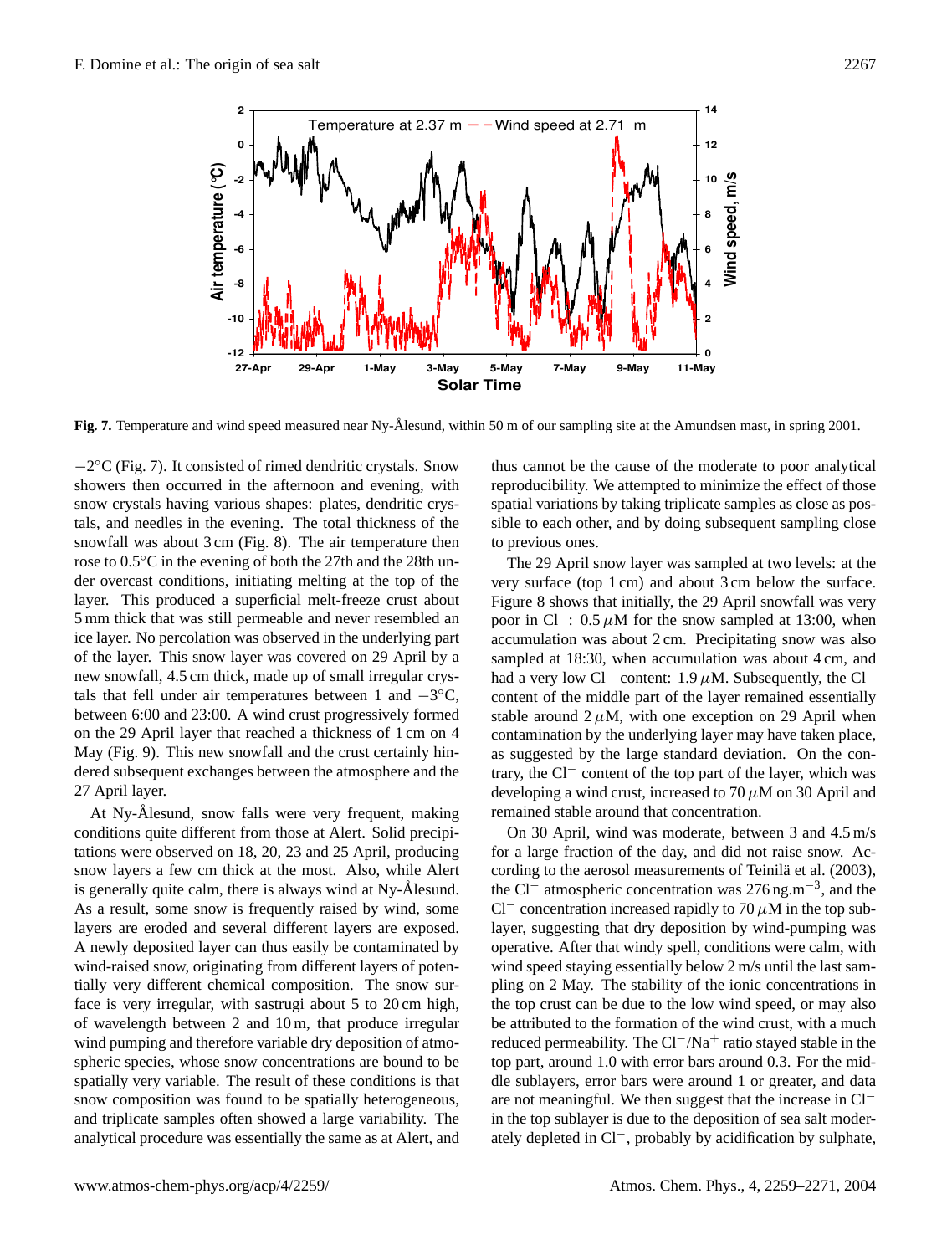

**Fig. 8.** Stratigraphy of the Ny-Ålesund snowpack on 30 April 2001, and time series of the Cl<sup>−</sup> concentration in two levels of the 29 April layer.

as suggested by the  $SO_4^{2-}$  content, around 7  $\mu$ M, with no detectable deposition of HCl.

The 27 April layers offer another excellent opportunity to evaluate the effect of dry deposition due to wind pumping. The storm of 8 May lasted 15 h (Fig. 7) with wind speeds reaching 12.5 m/s that produced a strong erosion of the snow pack. Again according to Teinilä et al. (2003), the Cl<sup>−</sup> atmospheric concentration was 649 ng m−<sup>3</sup> . The top layer was the wind crust of the 29 April layer, that was partly eroded (Fig. 9). The unprotected soft snow from the 29 April layer became also quickly eroded, thus exposing the 27 April melt/freeze crust in many places, but not everywhere. Figure 9 shows that before the storm, the Cl<sup>−</sup> concentration of the 27 April crust remained essentially constant, around 40  $\mu$ M, while its Na<sup>+</sup> content was around 35  $\mu$ M. On 8 May at 23:00, the 27 April crust was sampled, both in exposed parts and in parts where it was still sheltered by the 29 April layer. Figure 9 clearly shows that the ion concentrations of the unexposed portion were not affected by the wind storm. On the contrary, the exposed portion saw its chloride content jump to  $450 \mu$ M.

Analyses show that ionic ratios involving Cl−, Br−, Na+,  $K^+$ , and  $Mg^{2+}$  are close to the sea water values, both in the exposed and sheltered parts. We thus conclude from this case study that (i) the  $Cl^-$  and Na<sup>+</sup> in the 27 April melt/freeze crust were probably unfractionated sea salt, and not scav-

enged HCl. Likewise, after exposure on 8 May, Cl<sup>−</sup> and  $Na<sup>+</sup>$  were again present as sea salt. (ii) Dry deposition, enhanced by wind pumping, can deposit enormous quantities of sea salt onto surface snow in just 15 h. (iii) A few cm of snow are sufficient to shield underlying layers from sea salt deposition by wind pumping, at least with the surface snow structure that was observed. The depth of penetration of wind-pumped sea salt into snow then appears to be here only about 2 cm. A similar depth can be derived from our study of the 29 April snow layer. Of course, we realize that this may vary with the physical properties of snow, and in particular with its permeability (Albert and Schultz, 2002).

#### **4 Conclusions**

The objective of this paper was to test the contribution of upward migration from the sea ice and deposition by wind to the ionic content of snow on sea ice. Wolff et al. (2003) and Rankin et al. (2002) hypothesized from Antarctic observations that wind-deposited ions may come essentially from frost flowers.

We observed that upward migration affects the snowpack up to at least 17 cm from the ice surface, where a Cl<sup>−</sup> concentration of 300  $\mu$ M was observed. Migration at Alert took place without detectable fractionation, suggesting that this process took place in the fall, when snowpack temperatures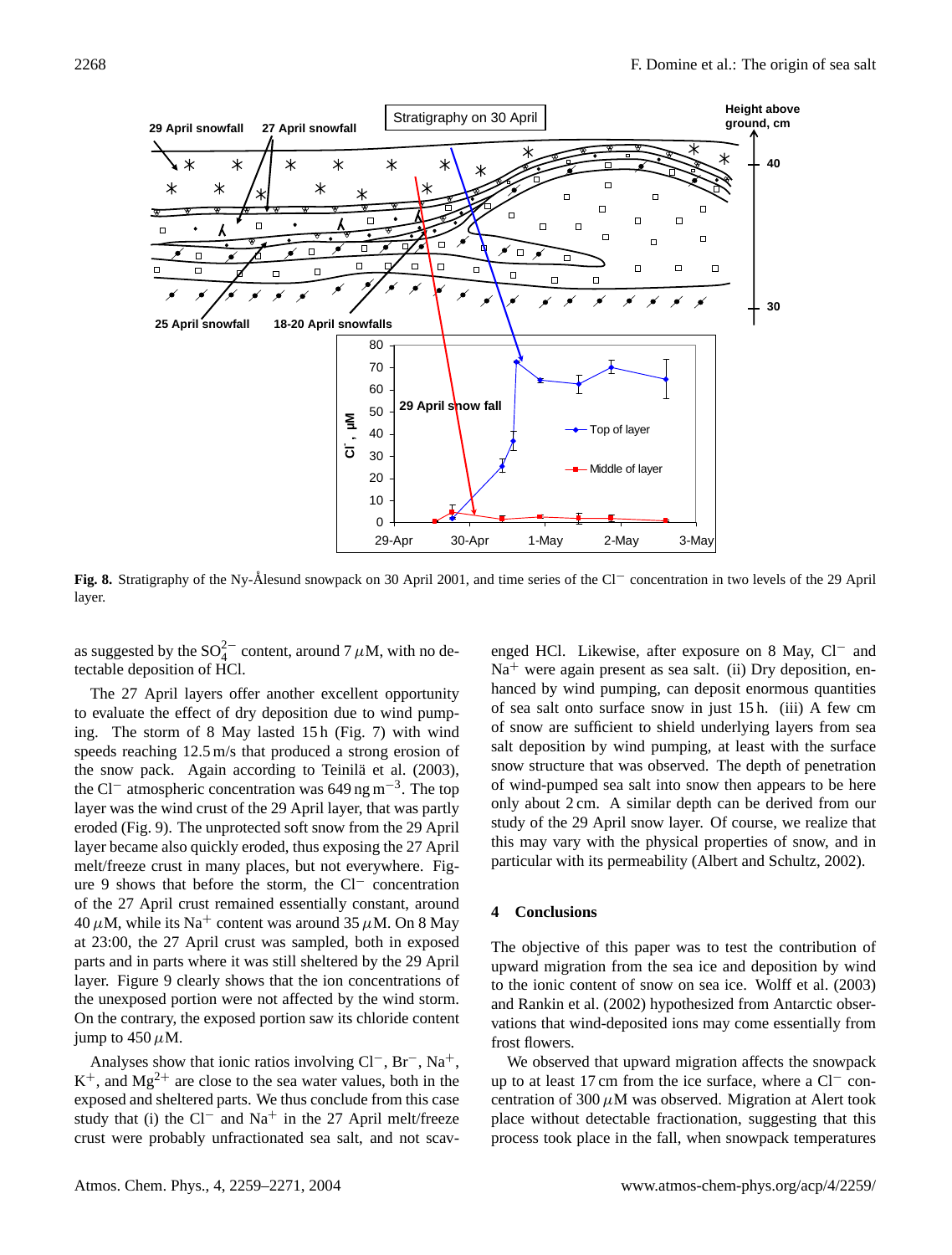

**Fig. 9.** Stratigraphy of the Ny-Ålesund snowpack on 8 May 2001, and time series of the Cl<sup>−</sup> concentration in melt/freeze crust of the 27 April layer. On 8 May, a windstorm eroded the overlying 29 April layer, partially exposing the crust. The Cl<sup>−</sup> concentration of the exposed crust is also shown starting on 8 May.

were above -8°C. Snow thickness on sea ice near Alert is very variable, between 0 and 50 cm (Domine et al., 2002). Eicken et al. (1994) observed variable snow thickness on the Weddell sea (Antarctica), with maximal frequencies around 5–25 cm. Migration of ions from sea ice then indeed has the potential to affect a significant fraction of the surface snow layers on sea ice. The sea salt reaching the surface of the snowpack can then be transported by wind and scattered over the entire marine snowpack, where it then may be involved in chemical reactions affecting the atmosphere.

We could never come to the conclusion that most of the ions in surface snow came from upward migration from sea ice. This is in part because our selection of sampling sites was biased towards thicker snow banks, subjectively viewed as more interesting. Furthermore, dry deposition of  $SO_4^{2-}$ and  $Ca^{2+}$  onto surface layers can rapidly obscure any sea salt chemical signature and make the detection of upward migration in surface layers difficult. More case studies are needed, and we suggest that time series of vertical profiles on sea ice, over several weeks to months, would shed additional light on the actual impact of upward migration on surface snow composition.

The impact of wind deposition on snow composition was tested on land, to avoid interference from sea ice. We conclude that wind can rapidly increase ionic concentrations in

snow, especially if the snow becomes airborne. Wind deposition was observed to lead to Cl<sup>−</sup> concentrations of 450  $\mu$ M at Ny-Ålesund, similar to those produced by upward migration on sea ice, 17 cm up the snow. This process was found to affect only the top 2 cm of the snowpack, but wind crusts or melt/freeze crusts were always present, and this may have limited the depth of penetration of wind-borne aerosols. In the Ny-Ålesund case, the deposited ions had clearly a sea salt signature without fractionation. Considering that the wind was coming from ice-free areas, this sea salt was certainly produced by sea spray, which can then significantly contribute to the sea salt content of snow. The highest [Br−] that we measured,  $0.62 \mu M$  in the wind-exposed 27 April layer at Ny-Ålesund, was also caused by sea spray.

We now attempt a comparison between upward migration and frost flowers as possible sources of sea salt to the atmosphere. Based on Fig. 2, we assume that the marine snowpack has a mean [Na<sup>+</sup>] of 230  $\mu$ M over a depth of 20 cm, with a mean density of 0.3, and that such a snowpack covers 99% of the sea ice. We then assume that frost flowers have a mean  $[Na^+]$  of 1.4 M, are 1 cm thick and have a mean density of 0.01, and cover 1% of the sea ice. Even though some of these numbers could be debated, we find that the marine snowpack contains about 10 times more  $Na<sup>+</sup>$  than the frost flowers. Considering the approximations made, and the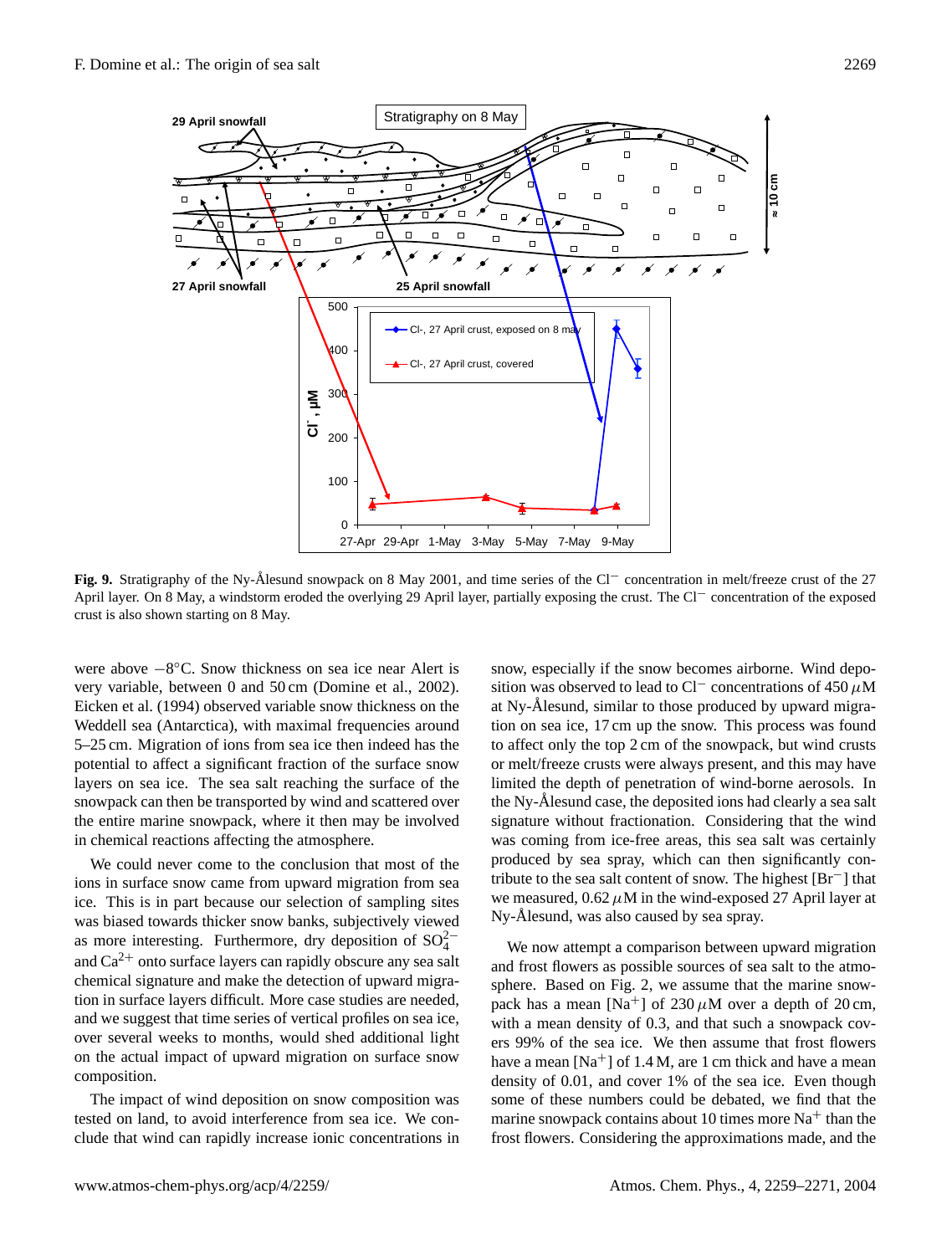fact that the average  $[Na^+]$  of the snow is not well known, both the marine snowpack and frost flowers appear to deserve consideration as sources of sea salt. The scatterring of frost flowers by wind is easy, but snowpack erosion can also be fairly efficient on sea ice, as we have observed that several cm of windpack could be eroded in a day. The recent modeling results of Kaleschke et al. (2004) may suggest that frost flowers are more efficient to trigger ODEs, possibly because they may be locally a more intense source of halogens to the atmosphere that marine snow. But we believe that the understanding of halogen exchange between the ocean and the atmosphere in Polar Regions requires the consideration of not only frost flowers, but also of upward migration from sea ice, and of transport from the open sea.

Our data from Alert and the northern Arctic Ocean also suggest that ozone depletion chemistry can significantly enhance the Br<sup>−</sup> content of snow. This suggests a mechanism to transport Br<sup>−</sup> over continents, and propagate bromidedriven ozone destruction over land.

*Acknowledgements.* This work was funded by the French Polar Institute (IPEV) through the MICHARC and POANA programs to FD, and by the European Commission through the NICE program to HJB. Field assistance by A. Gallant and campaign coordination by J. Bottenheim at Alert are gratefully acknowledged. FD thanks J. Morison (University of Washington) for offering transport to the Northern Arctic Ocean site. A. Felici, L. Ammiraglia and E. Colaiacomo (CNR-IIA) assisted with sampling and IC analyses at Ny-Ålesund. We thank K. Teinilä (Finnish Meteorological Service) for detailed aerosol data and T. Giorgiadis (CNR-IBIMET) for detailed meteorological data prior to publication. Stimulating discussions with W. R. Simpson and insightful comments on the paper by H. Eicken (both at GI-University of Alaska Fairbanks) are gratefully acknowledged. Anonymous reviewers also provided valuable comments.

Edited by: W. T. Sturges

## **References**

- Albert, M. R. and, Shultz, E.: Snow and firn properties and transport processes at Summit, Greenland, Atmos. Environ., 36, 2789– 2797, 2002.
- Allegrini, I., Ianniello, A., Montagnoli, M., Sparapani, R., and Mazzioti Gomez de Teran, C.: Carbon coated annular denuders and ion chromatography chromatographic measurements for the measurement determination of nitrogen nitrogen-containing species  $(NO<sub>2</sub>$  and  $NO<sub>V</sub>)$  in remote atmospheres, J. Chromatogr. A, 846, 265–268, 1999.
- Barrie, L. A., Bottenheim, J. W., Schnell, P. J., Crutzen, P. J., and Rasmussen, R. A.: Ozone destruction and photochemical reactions at polar sunrise in the lower Arctic atmosphere, Nature, 334, 138–141, 1988.
- Beine, H. J., Dominé, F., Ianniello, A., Nardino, M., Allegrini, I., Teinilä, K., Hillamo, R.: Fluxes of Nitrates Between Snow Surfaces and the Atmosphere in the European High Arctic, Atmos. Chem. Phys., 3, 335–346, 2003,

**[SRef-ID: 1680-7324/acp/2003-3-335](http://direct.sref.org/1680-7324/acp/2003-3-335)**.

- Bottenheim, J. W., Fuentes, J. D., Tarasick, D. W., and Anlauf, K. G.: Ozone in the Arctic lower troposphere during winter and spring 2000 (ALERT2000), Atmos. Environ., 36, 2535–2544, 2002a.
- Bottenheim, J. W., Dibb, J. E., Honrath, R. E, and Shepson, P. B.: An introduction to the ALERT 2000 and SUMMIT 2000 Arctic research studies, Atmos. Environ., 36, 2467–2469, 2002b.
- Buat-Ménard, P., Morelli, J., and Chesselet, R.: Water-soluble elements in atmospheric particulate matter over tropical and equatorial atlantic, J. Rech. Atmos., 8, 661–673, 1974.
- Colbeck, S. C.: An overview of seasonal snow metamorphism, Rev. Geophys. Space Phys., 20, 45–61, 1982.
- Colbeck, S., Akitaya, E., Armstong, R., Gubler, H., Lafeuille, J., Lied, K., McClung, D., and Morris, E.: The International Classification for Seasonal Snow on the Ground, ICSI, IGS, 1990.
- Dominé, F. and Shepson, P. B.: Air-snow interactions and atmospheric chemistry, Science, 297, 1506–1510, 2002.
- Dominé, F., Cabanes, A., and Legagneux, L.: Structure, microphysics, and surface area of the Arctic snowpack near Alert during ALERT 2000, Atmos. Environ., 36, 2753–2765, 2002.
- Eicken, H., Lange, M. A., Hubberten, H. W., and Wadhams, P.: Characteristics and distribution patterns of snow and meteoric ice in the Weddell sea and their contribution to the mass balance of sea ice, Ann. Geophys., 13, 80–93, 1994.
- Eicken, H., Krouse, H. R., Kadko, D., and Perovitch, D. K.: Tracer studies of pathways and rates of meltwater transport through Arctic summer sea ice, J. Geophys. Res., 107, 8046, doi:10.1029/2000JC000583, 2002.
- Fan, S.-M. and Jacob, D. J.: Surface ozone depletion in Arctic spring sustained by bromine reactions on aerosols, Nature, 359, 522–524, 1992.
- Foster, K., Plastridge, R., Bottenheim, J., Shepson, P., Finlayson-Pitts, B., and Spicer, C. W.: First Tropospheric Measurements of Br2 and BrCl and Their Role in Surface Ozone Destruction at Polar Sunrise, Science, 291, 471–474, 2001.
- Garrity, C.: Characterization of snow on floating ice and case studies of brightness temperature changes during the onset of melt, in: Microwave remote sensing of sea ice, edited by: Carsey, F. D., Geophysical monograph 68, American Geophysical Union, 313–328, 1992.
- Holland, H. D.: The chemistry of the atmosphere and oceans, Chap. 5, Wiley-Intersciences, New York, 1978.
- Ianniello, A., Beine, H. J., Sparapani, R., Di Bari, F., Allegrini, I., Fuentes, J.: Denuder measurements of gas and aerosol species above Arctic snow surfaces at Alert 2000, Atmos. Environ., 36, 5299–5309, 2002.
- Kaleschke, L., Richter, A., Burrows, J., Afe, O., Heygster, G., Notholt, J., Rankin, A. M., Roscoe, H. K., Hollwedel, J., Wagner, T., and Jacobi, H.-W.: Frost flowers on sea ice as a source of sea salt and their influence on tropospheric halogen chemistry, Geophys. Res. Lett., 31, L16114, 2004.
- Legagneux, L., Cabanes, A., and Dominé, F.: Measurement of the Specific Surface Area of 176 Snow Samples Using Methane Adsorption at 77 K, J. Geophys. Res., 107 (D17), 4335, doi:10.1029/2001JD001016, 2002.
- Legrand, M. R. and Delmas, R. J.: Formation of HCl in the Antarctic atmosphere, J. Geophys. Res., 93, 7153–7168, 1988.
- Martin, S., Drucker, R., and Ford, M.: A laboratory study of frost flower growth on the surface of young sea ice, J. Geophys. Res.,